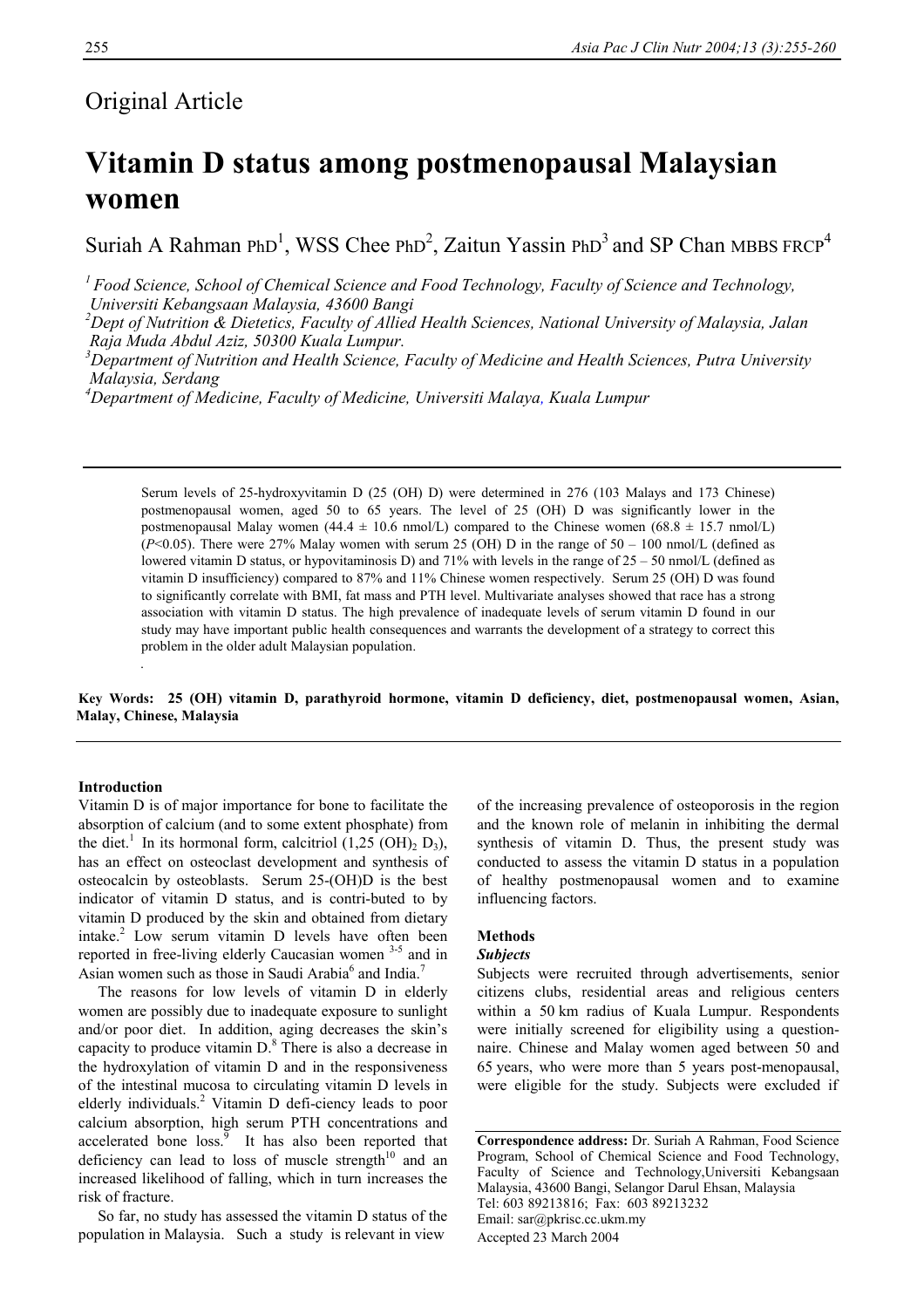**Table 1.** Demographic characteristics of subjects (*N*=274)

|                             | Malay      | Chinese     |
|-----------------------------|------------|-------------|
|                             | $(N=101)$  | $(N=173)$   |
| Age                         | $60 \pm 3$ | $59 \pm 3*$ |
| Years after menopause (yrs) | $11 \pm 5$ | $9 \pm 4$   |
| Age at menopause (years)    | $49 \pm 5$ | $50 \pm 4$  |
| Reproductive (years)        | $35 \pm 5$ | $36 \pm 5$  |
| Cause of menopause          |            |             |
| natural                     | 78.2 %     | 84.4%       |
| surgical                    | 21.8%      | $15.6\%$    |
| Household income status     |            |             |
| low $(< RM 2000)$           | $62.4\%$   | 43.9%       |
| middle (RM 2001-5000)       | 22.8%      | 41.0 $\%$   |
| high $(> RM 5000)$          | 14.9%      | $15.0\%$    |

 $*$ mean + SD

they had a history of bone disease or medical conditions that affect bone metabolism, if they were taking medications that affect bone metabolism (eg. hormone replacement therapy, thiazide diuretics, glucocorticoids) or had other chronic illnesses (such as diabetes, kidney disease, heart disease, or cancer). The screening yielded 276 subjects (103 Malays and 173 Chinese) who were eligible and who provided informed consent to participate in the study.

#### *Measurements*

#### *Three-day food records*

Subjects were asked to record their food intake for three days (two weekdays and a weekend). The subjects were instructed to record all foods at the time of eating in local household measurements (i.e. bowls, cups, glasses, teaspoons and tablespoons). Food photographs and matchbox sizes were used to better quantify food portion sizes. Written instructions were also given to the subject. All completed records were then checked immediately by research personnel for clarity and understanding of portion sizes. Nutrient content was calculated based on the Malaysian food composition table. Vitamin D content in foods were obtained from the database in the Nutritionist IV ( First Databank Inc, USA) diet software.

# *Anthropometry*

Subjects weight and height were also measured, in light clothing and without shoes, using a digital balance (SECA, Germany) with height attachment, to the nearest 100 g and 0.1 cm respectively. The body mass index was calculated as weight/height. $^{2}$  Lean body mass and body fat were measured by dual-energy x-ray absorptiometry (DEXA, Lunar DPX-L, Madison, WI, USA) with the analysis software version 3.1.

#### *Physical activity*

The Physical Activity Scale for the Elderly (PASE) questionnaire (New England Research Institute (NERI), Inc. MA, USA) was used to measure the physical activity level of the subjects. This questionnaire had been found to be an easy, reliable and valid instrument for the assessment of physical activity in a general population of non-institutionalized older persons.<sup>11</sup> The questionnaire comprised self-reported occupational, household and

leisure activities over a one-week period. The PASE was administered by interview or completed by subjects themselves. PASE scores were then calculated from weights and frequency values for each of the different types of activities*,* based on the scoring instructions provided by the PASE Administration and Scoring Manual.<sup>12</sup>

#### *Biochemical analysis*

A fasting venous blood sample was collected from each subject between 0900 and 1000 hours at each visit from the month of October to March. Second-void urine samples were collected from all subjects between the hours of 0830 and 0900. Serum calcium, phosphate, magnesium and alkaline phosphatase as well as urinary calcium, sodium and creatinine were measured using the Dimension Clinical Chemistry System (Dade International Inc., Deerfield, IL, USA). Intact parathyroid hormone (hPTH 1-84) was measured by immunoradiometric assay (IRMA) using the DiaSorin N-tact PTH SP IRMA kit (DiaSorin Inc., MN, USA). The inter-assay CV for PTH measurement was 15%. A liquid phase radioimmunoassay kit (Gamma B, IDS Limited, USA) was used to extract and quantify 25(OH) D in serum. The inter-assay CV was between 7 to 9%.

#### *Statistical analysis*

Descriptive statistics were used to obtain the mean and standard deviation of the various parameters. Pearson's correlation and multiple linear regression were used to assess relationships between various indices in the subjects. Differences between groups were compared by t-test. All *P* values were two-tailed. The Statistical Package for Social Sciences (SPSS) software version 10.0 (SPSS Inc., Chicago, USA) was used for the data analyses. The study protocol was approved by the research ethics committee of the National University of Malaysia and University Malaya Medical Center. All subjects provided written informed consent.

# **Results**

The characteristics of the subjects are shown in Table 1. The majority of the subjects were from the low to middle income group. The mean age of the subjects was  $59 \pm 3$ years. The average age of menarche was  $14 \pm 3$  years old and the average years since menopause was  $9 \pm 4$  years with 82 % of them undergoing menopause naturally and another 18 % having surgically induced menopause. The average age attained at menopause was  $49 \pm 4$  years old and the mean span of reproductive years was  $35.9 \pm 4.9$ years. Table 2 shows the physical characteristics and biochemical profiles of the subjects. There was a significant difference in body weight between the Malay and Chinese women, with the Malays being heavier (*P*<0.05). A higher BMI was also observed in the Malays compared to the Chinese (*P*<0.001). The Malay subjects' mean values for serum calcium, alkaline phosphatase (ALP) and PTH were higher than those of the Chinese, but were not significantly different. However, the 25 (OH) D concentration for the Malays was significantly lower compared to the Chinese (*P*<0.001). It is also shown in Table 2 that Malay women were significantly (*P*<0.05) less active than Chinese women.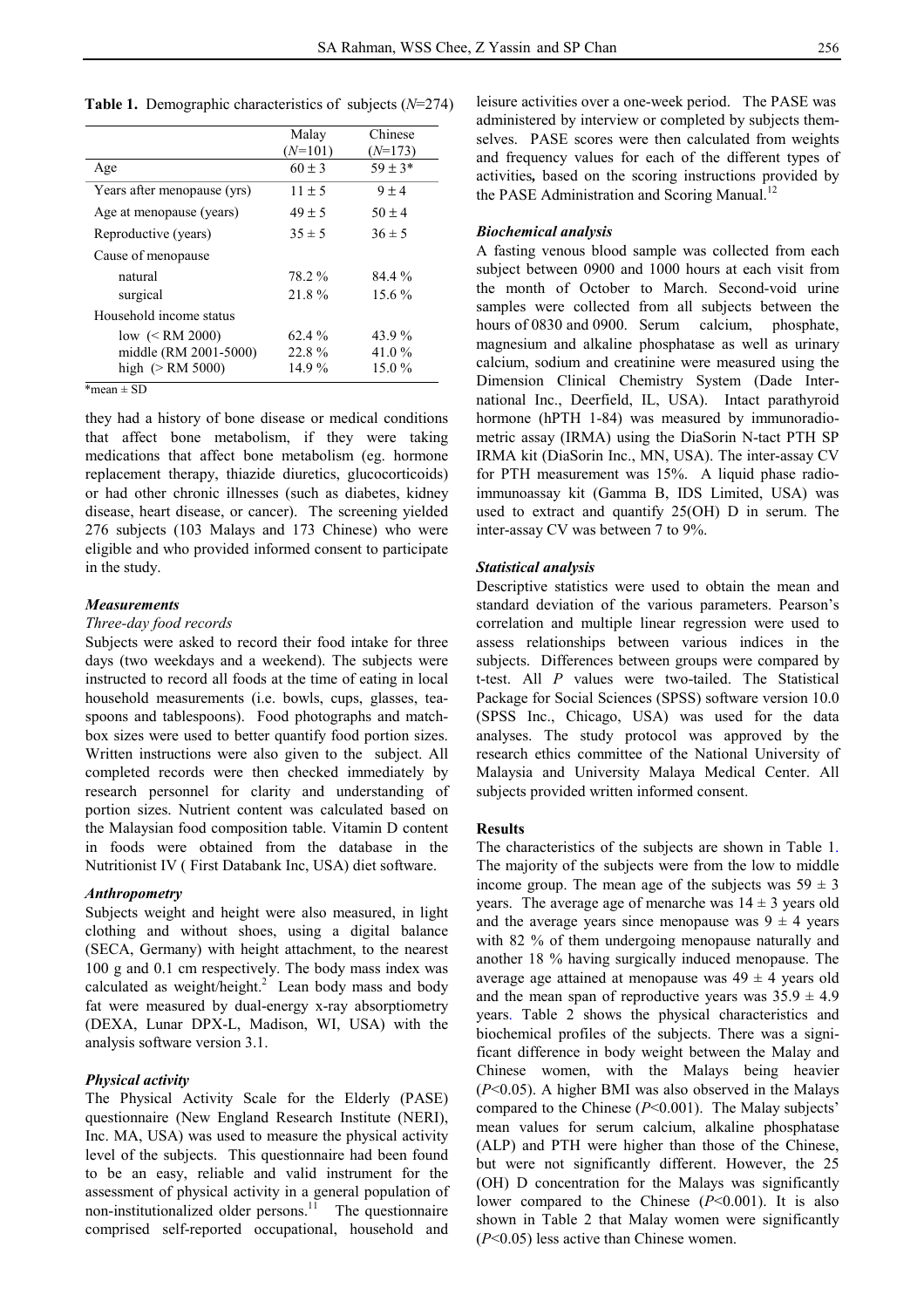|                            | Malays            | Chinese             |
|----------------------------|-------------------|---------------------|
|                            | $(N=101)$         | $(N=173)$           |
| Anthropometry              |                   |                     |
| Weight (kg)                | $62.5 \pm 11.1$   | $56.8 \pm 9.2*$     |
| Height $(m)$               | $1.52 \pm 0.05$   | $1.54 \pm 0.05$     |
| BMI $(kg/m2)$              | $27.2 \pm 4.9$    | $23.8 \pm 3.6$ **   |
| Fat mass (kg)              | $25.4 \pm 7.6$    | $20.2 \pm 7.0*$     |
| Lean body mass (kg)        | $33.5 \pm 3.9$    | $32.9 \pm 3.9$      |
| <b>Biochemical</b>         |                   |                     |
| Serum calcium (mmol/l)     | $2.31 \pm 0.11$   | $2.29 \pm 0.09$     |
| Alkaline phosphatase(IU/l) | $86 \pm 25$       | $83 \pm 22$         |
| $PTH$ ( $pmol/l$ )         | $2.81 \pm 1.59$   | $1.93 \pm 1.08$     |
| 25-OH vitamin D (nmol/l)   | $44.4 \pm 10.6$   | $68.8 \pm 15.7**$   |
| Activity scores            | $82.82 \pm 45.10$ | $106.23 \pm 57.12*$ |

**Table 2.** Anthropometry, bone mineral density and biochemical characteristics of subjects ( $mean \pm SD$ )

\* significant difference between groups at *P*<0.05;

\*\* significant difference between groups at *P* <0.001

**Table 3.** Nutrient intake per day of subjects (mean  $\pm$  SD)

|                    | Malays $(N=101)$ | Chinese $(N=173)$ |
|--------------------|------------------|-------------------|
| Calories (kcal)    | $1747 \pm 483$   | $1550 \pm 294**$  |
| % carbohydrate     |                  | 53                |
| $%$ protein        | 15               | 16                |
| $%$ fat            | 29               | 29                |
| Protein $(g)$      | $67 \pm 29$      | $66 \pm 16*$      |
| Carbohydrate $(g)$ | $244 \pm 74$     | $206 \pm 41*$     |
| Fat $(g)$          | $56 \pm 19$      | $52 \pm 15*$      |
| Calcium (mg)       | $549 \pm 301$    | $468 \pm 216$ **  |
| Phosphorus (mg)    | $1020 \pm 381$   | $853 \pm 234**$   |
| Vitamin $D(\mu g)$ | $9.1 \pm 12$     | $8.4 \pm 19$      |

The activity scores were  $82.8 \pm 45.1$  for the Malays and  $106.2 \pm 57.1$  for the Chinese. The majority of the Chinese (62.5%) reported that they exercised regularly. The main types of exercise performed were Tai chi, brisk walking and dancing, whereas less than half (46.5%) of the Malays reported exercising regularly.

 Table 3 shows significantly higher mean values among the Malays for energy, protein, carbohydrate, fat, calcium and phosphorus intakes compared to the Chinese (*P*<0.05). The vitamin D intake of the subjects was not found to be significantly different between the two races. It was lower than the adequate daily intake of 10µg for women 51 - 70 yr of age set by the Food  $&$  Nutrition Board.13 The kind of food consumed by both races are shown in Table 4.

 The cut-off point to determine adequate serum concentrations of 25 (OH) D is still subject to debate.<sup>1</sup> However, a graduated scale has been proposed in which hypovitaminosis D is defined as a serum 25 (OH) vitamin D concentration between 50 - 100 nmol/L, vitamin D insufficiency as a 25 (OH) D concentration between 25 - 50 nmol/L and vitamin D deficiency as a 25 (OH) D concentration  $\leq 25$  nmol/L.<sup>11</sup> Using these cut-off points, Table 5 shows that 88% of the Chinese subjects were classified as having hypovitaminosis D and 12% of the subjects were vitamin D insufficient. A different situation was observed among the Malays where 27% had hypovitaminosis D and 71% were found to be vitamin D insufficient.

**Table 4.** Types of food consumed by subjects (mean  $\pm$  SD)

| Type of Food          | Malay             | Chinese            |
|-----------------------|-------------------|--------------------|
|                       | g/dav             | g/dav              |
| Fish                  | $71.29 \pm 38.79$ | $66.89 \pm 45.75$  |
| Poultry               | $60.79 \pm 46.54$ | $62.63 \pm 39.73$  |
| Mutton                | $20.00 \pm 14.14$ | $15.56 \pm 6.94$   |
| <b>Beef</b>           | $35.69 \pm 24.72$ | $26.11 \pm 21.07$  |
| Duck                  |                   | $31.92 \pm 11.12$  |
| Pork                  |                   | $36.32 \pm 30.76$  |
| Internal organs       | $18.33 \pm 5.77$  |                    |
| Milk & milk products  | $41.98 \pm 40.25$ | $33.41 \pm 31.37$  |
| Egg $\&$ egg products | $19.21 \pm 13.56$ | $16.13 \pm 10.22*$ |

**Table 5.** Vitamin D status of subjects

| Serum $25(OH)D$     | Malays                              | Chinese                             |
|---------------------|-------------------------------------|-------------------------------------|
| $50 - 100$ nmol/l   | $26.7\%$<br>mean = $57.1 \pm 8.0^*$ | 87.8%<br>mean = $71.1 \pm 12.6$     |
| $25 - 50$ nmol/l    | $71.3\%$ ,<br>mean = $39.9 \pm 6.1$ | $12.2\%$ ,<br>mean = $44.7 \pm 4.8$ |
| Less than 25 nmol/l | $2.0\%$ ,<br>mean = $21.5 \pm 2.6$  | $0.0\%$                             |

\*mean  $\pm$  SD values

Table 6 shows the correlation matrix of the various indices for the total population studied. Vitamin D status was negatively correlated with BMI, fat mass and PTH. When the two groups were studied separately, serum 25 (OH) D levels of the Malay subjects were shown to be inversely correlated with fat mass (r =-0.205, *P*<0.05) and PTH concentration (r =-0.205, *P*<0.05) (Figure 1 & 2). Further analysis with multiple linear regression showed that serum 25(OH)D was influenced by race (Table 7), which contributed significantly to vitamin D status  $(r^2 = 0.426)$ .

#### **Discussion**

Serum 25 (OH) D was found to be lower amongst the Malays than the Chinese postmenopausal women. This could be explained by the differences in skin pigmentation, activity levels or fat mass between the two groups. Need *et al.*,<sup>15</sup> suggested that the inverse relationship between 25 (OH) D and BMI may be due to a larger body pool of vitamin D and 25 (OH)D or to slower saturation and mobilization of these compounds from adipose tissues or both. Obese people have decreased bioavailability of vitamin D from cutaneous and dietary sources because of a tendency for vitamin D to deposit in adipose tissue.<sup>16</sup> An alternative explanation was proposed by Bell *et al.,*17 who indicated that the vitamin D endocrine system

 **Table 6.** Correlations of anthropometric characteristics with serum 25 (OH) D levels

| Parameter       | Pearson r | P value |
|-----------------|-----------|---------|
| Age             | $-0.05$   | 0.428   |
| <b>BMI</b>      | $-0.27**$ | 0.000   |
| Fat mass        | $-0.24**$ | 0.000   |
| <b>PTH</b>      | $-0.30**$ | 0.000   |
| Activity scores | 0.12      | 0.004   |

\*\*significant correlations at *P*<0.001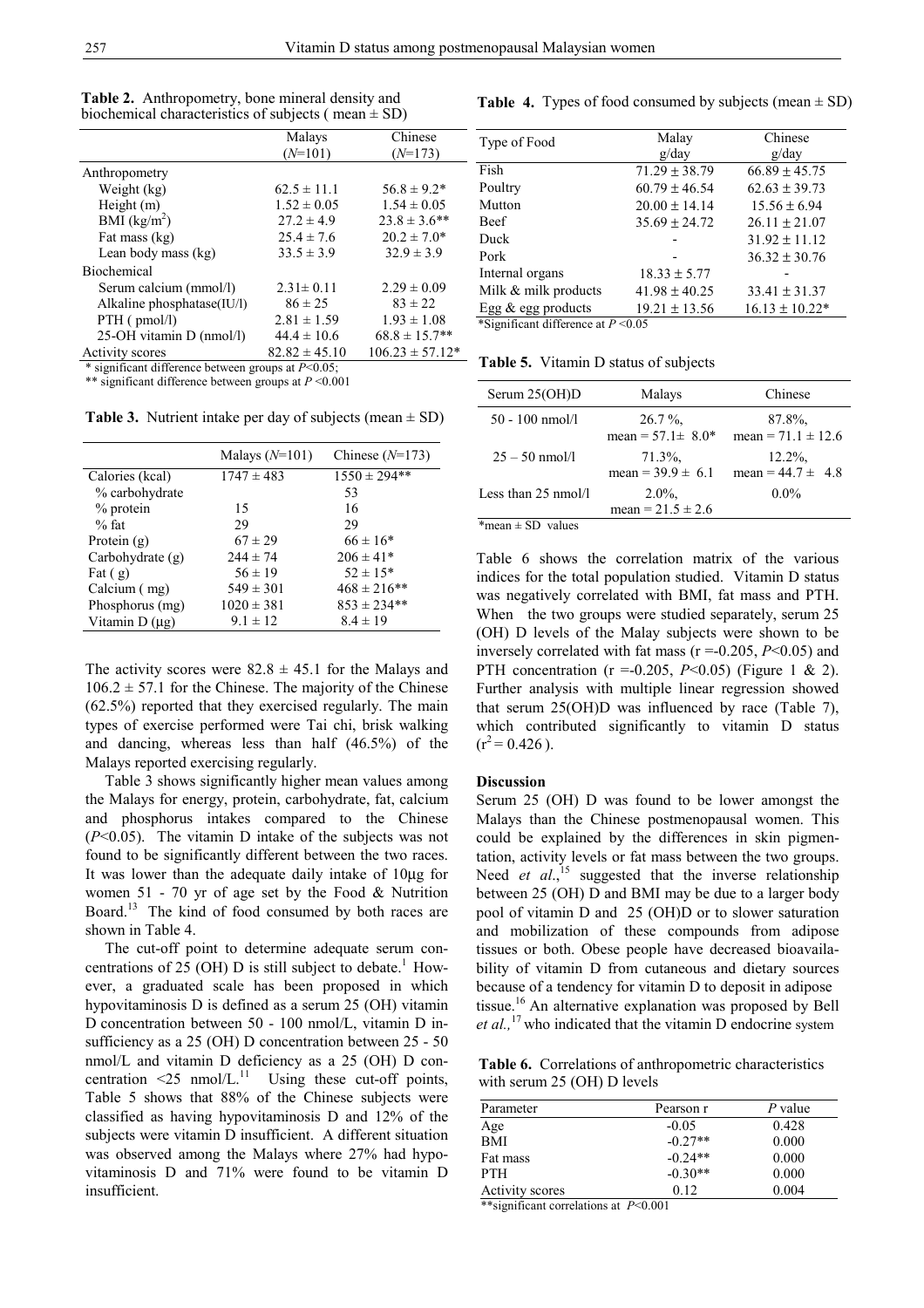



**Figure 1.** Relationships between serum 25(OH)D and fat mass for (a) Malay (b) Chinese (c) Total group of postmenopausal women

**Figure 2.** Relationships between 25-OH Vitamin D and PTH for (a) Malay (b) Chinese (c) Total group of postmenopausal women

**Table 7.** Multiple linear regression for serum 25 (OH) D with selected variables

| Variable           |            | Std error |          |           |
|--------------------|------------|-----------|----------|-----------|
| Race               | 22.467     | 2.066     | 10.877   | $0.000**$ |
| Body fat mass (kg) | $-0.07382$ | 0.121     | $-0.608$ | 0.544     |
| Activity scores    | 0.01884    | 0.016     | 1.146    | 0.253     |
| <b>PTH</b>         | $-1.307$   | 0.678     | $-1.928$ | 0.055     |

in obese people is altered, with increased production of 1,25 dihydroxyvitamin D exerting negative feedback control on hepatic synthesis. However, no relationship was found between BMI and physical activity.

 It is well documented that vitamin D status is inversely related to parathyroid hormone (PTH) levels.<sup>18</sup> A similar inverse relationship was observed between PTH and 25 (OH) D ( $r = -0.205$ ,  $P < 0.05$ ) for the Malay but not for the Chinese postmenopausal women. This may be because 25 (OH) D levels were lower in the Malays resulting in stimulation of PTH production. This inverse relationship is of particular interest because PTH is a potent boneresorbing agent and a slight elevation in serum PTH will lead to increased bone turnover and accelerated bone loss.19 This sort of bone loss predisposes to fragility

fractures, which can be prevented by vitamin D and calcium supplementation. $20-21$  The inverse correlations between PTH and serum 25 (OH) D in the Malays was driven by the six subjects who had serum vitamin D 30nmol/L or less. This contrasts the situation in the Chinese where there was only one subject close to 30nmol/L. The correlation in the Malays disappears when these six subject were removed. This warrants further study with bigger sample sizes.

 Hypovitaminosis D is an endemic problem in the elderly.<sup>22</sup> The major causes of vitamin D deficiency are deprivation of sunlight, a consequential decline in the synthesis of cutaneous vitamin  $D_3$  and decreased renal hydroxylation of 25(OH)D to its metabolically active form by the aging kidney. Untreated vitamin insuffi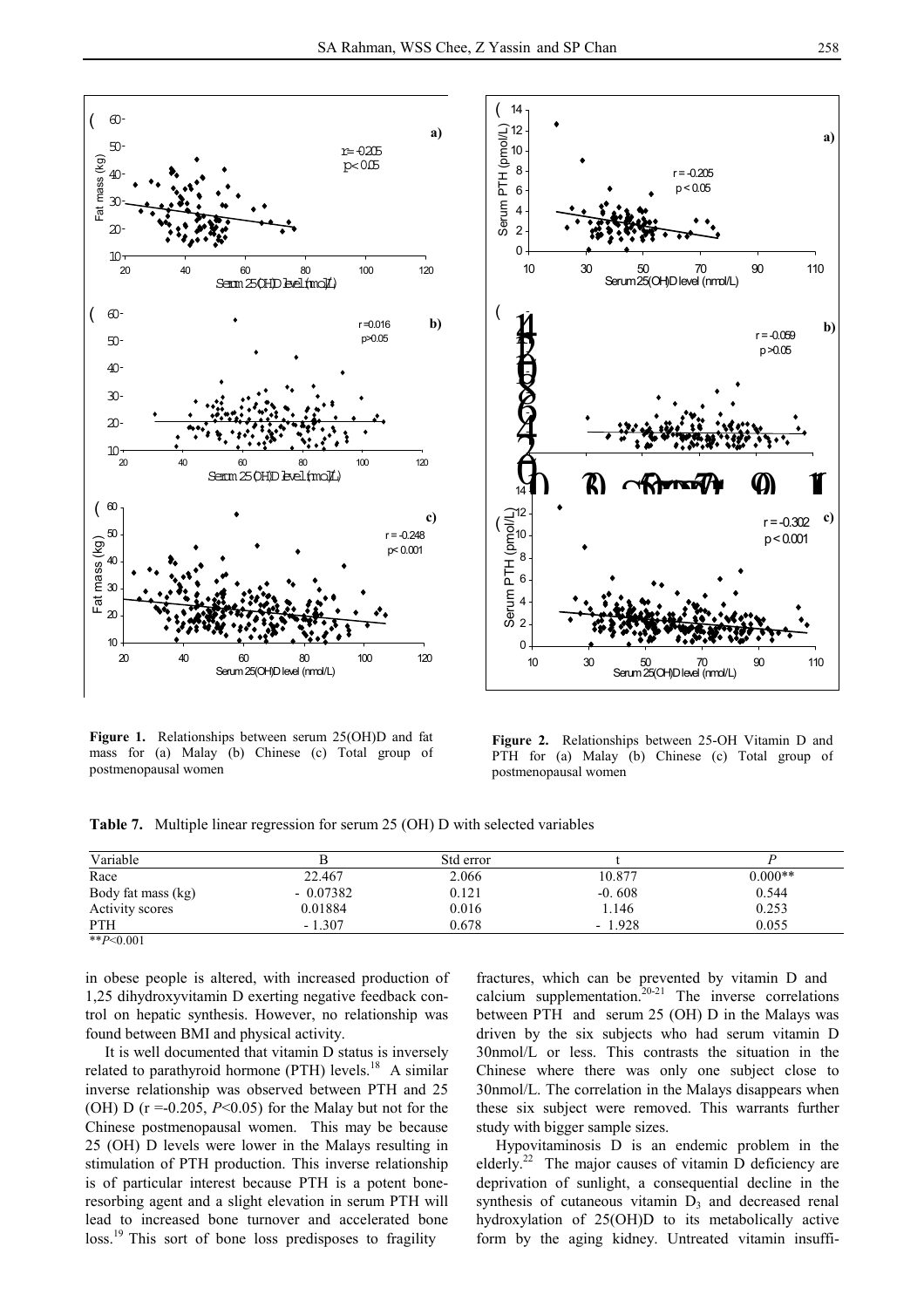ciency can progress to bone loss and thus to an increased risk of fracture, but this is further compounded with aging. The threshold serum concentration of 25 (OH) D insufficiency below which bone loss is likely to occur, has been the subject of much research over the last few years. An early sign of vitamin D insufficiency is the secondary increase in serum parathyroid hormone, which may still be within the 'upper normal range'.<sup>23</sup> For healthy elderly who are living in the community, the desirable level of 100nmol 25(OH)D/L should be achieved by regular sunshine exposure together with the consumption of fortified milk and/or other foods.<sup>14</sup> The most important source of vitamin D is from synthesis of the vitamin by sunlight exposure in the skin.<sup>24</sup> Factors that affect cutaneous absorption include the use of sunblock, the level of sunlight exposure (e.g. time of day), clothing habits and skin pigmentation due to the presence of melanin concentration.<sup>25</sup> The Malay women may be at particular risk of vitamin D deficiency due to their higher melanin concentration compared to the Chinese.<sup>26-27</sup> Malay women were also observed to be less active outdoors and thus, exposure to sunlight would be lower than the Chinese women. Their lack of adequate sunlight exposure could be due to indoor confinement to avoid the extreme heat of the mid-day sun and their clothing habits which exposed to only some UV radiation on face and hands during their daily living life activities. Malaysian eat many kind of fish and frequent fish consumption is believed to help maintain adequate concentration of serum 25 (OH) D. However, this was not reflected in the results obtained. From the dietary record the Chinese consumed fish like spanish mackerel, silver pomfret, anchovies, fish ball and fish cakes while the Malays consumed fish like indian mackerel, black pomfret, hardtail pomfret, sardines and anchovies. The consumption of eggs as well as milk and milk products, which are also a source of vitamin D, was higher among the Malays, but was only significant  $(P<0.05)$  for the consumption of egg and its product.

 Nevertheless, the finding that many Malaysian postmenopausal women had low vitamin D status is a cause for concern as Malaysia is a country with abundant sunlight and yet these postmenopausal women are at increased risk of osteoporosis from lack of vitamin D.

# **Acknowledgement**

We are grateful to Mr Karuthan Chinna for assisting with the statistical analyses and Prof Ian Reid for his comments on the manuscript. The study was funded by New Zealand Milk Limited, Wellington, New Zealand.

#### **References**

- 1. Heaney RP. Bone biology in health and disease: a tutorial. In: Shils ME, Olson JA, Shike M, Ross CA, eds. Modern Nutrition in Health and Disease. 9<sup>th</sup> ed. Baltimore: Williams & Williams Publisher, 1999; 1327-1351.
- 2. Heaney RP. Lessons for nutritional science from vitamin D. Am J Clin Nutr 1999; 69: 825-826.
- 3. Omdahl JL, Garry PJ, Hunsaker LA, Hunt WC, Goodwin JS. Nutritional status in a healthy elderly population: vitamin D. Am J Clin Nutr 1982; 36: 1225-1233.
- 4. Semba RD, Garret E, Johnson BA, Guralnik JM, Fried LP. Vitamin D deficiency among older women with and without disability. Am J Clin Nutr 2000; 72: 1529-1534.
- 5. Need AG, Horowitz M, Morris HA, Nordin BEC. Vitamin D status effects on parathyroid hormone and 1,25 dihydroxyvitamin D in postmenopausal women. Am J Clin Nutr 2000; 71: 1577-1581.
- 6. Ghannam NN, Hammami MM, Bakheet SM, Khan BA. Bone mineral density of the spine and femur in healthy Saudi females: relation to vitamin D status, pregnancy and lactation. Calcif Tissue Int 1999; 65: 23-28.
- 7. Goswami R, Gupta N, Goswami D, Marwaha RK, Tandon N, Kochupillai N. Prevalence and significance of low 25 hydroxyvitamin D concentrations in healthy subjects in Delhi. Am J Clin Nutr 2000; 72 (2): 472-475.
- 8. MacLaughlin J, Holick MF. Aging decreases the capacity of human skin to produce vitamin D3. J Clin Invest 1985; 76 (4): 1536-1538.
- 9. Collins D, Jasnani C, Forgelman I, Swaminathan R. Vitamin D and bone mineral density. Osteoporosis Int 1998; 8: 110- 114.
- 10. Verhaar HS, Samson MM, Jansen PA, de Vreede PL, Manten JW, Duursma SA. Muscle strength, functional mobility, and vitamin D in older women. Aging 2000; 12: 405-406
- 11. Washburn RA, Smith KW, Jette AM, Janney CA. The physical activity scale for the elderly (PASE): Development and evaluation. J Clin Epidemiol 1993; 46(2): 153-162.
- 12. New England Research Institute. Physical activity scale for the elderly: Administration and scoring manual. Watertown: New England Research Institute Inc.
- 13. Feskanich D, Willet WC, Colditz GA. Calcium, vitamin D, milk consumption, and hip fractures: a prospectives study among postmenopausal women. Am J Clin Nutr 2003; 77:504-511.
- 14. Mckenna MJ, Freaney R. Secondary hyperparathyroidism in the elderly: means to defining hypovitaminosis D. Osteoporosis Int 1998; 8 (suppl): 3-6.
- 15. Need AG, Morris HA, Horowitz M, Nordin BEC. Effects of skin thickness, age, body fat and sunlight on serum 25 hydroxyvitamin D. Am J Clin Nutr 1993; 58: 882-885.
- 16. Wortsman J, Matsuoko CY, Chen TC, Lu Z, Horlick MF. Decreased bioavailability of vitamin D in obesity. Am J Clin Nutr 2000; 72 (3): 690-693.
- 17. Bell NH, Epstein S, Green A, Shary J, Oexmann MJ, Shaw S. Evidence for alterations of the vitamin D endocrine system in obese subjects. J Clin Invest 1985; 76:370-373.
- 18. Khaw K-T, Sneyd M-J, Compston J. Bone density, parathyroid hormone and 25-hydroxyvitamin D concentration in middle aged women. BMJ 1992;305:273- 277.
- 19. Gurr M. Calcium in nutrition. International Life Sciences Institute. ILSI Europe Concise Monograph Series. Washington: ILSI Press, 1999.
- 20. Dawson-Hughes B, Dallal GE, Krall EA, Harris S, Sokoll LJ, Falconer G. Effect of vitamin D supplementation in wintertime and overall bone loss in healthy postmenopausal women. Annals of Internal Med. 1991; 115:505-512.
- 21. Chapuy MC, Preziosi P, Manner M, Arnaud S, Galan P, Hercberg S, Meunier PJ. Prevalence of vitamin D insufficiency in an adult normal population. Osteoporosis Int 1997; 7: 439-443.
- 22. Dawson-Hughes B, Harris SS, Krall EA, Dallal GE. Effect of calcium and vitamin D supplementation on bone density in men and women 65 years of age or older. N Engl J Med. 1997; 337: 670-676.